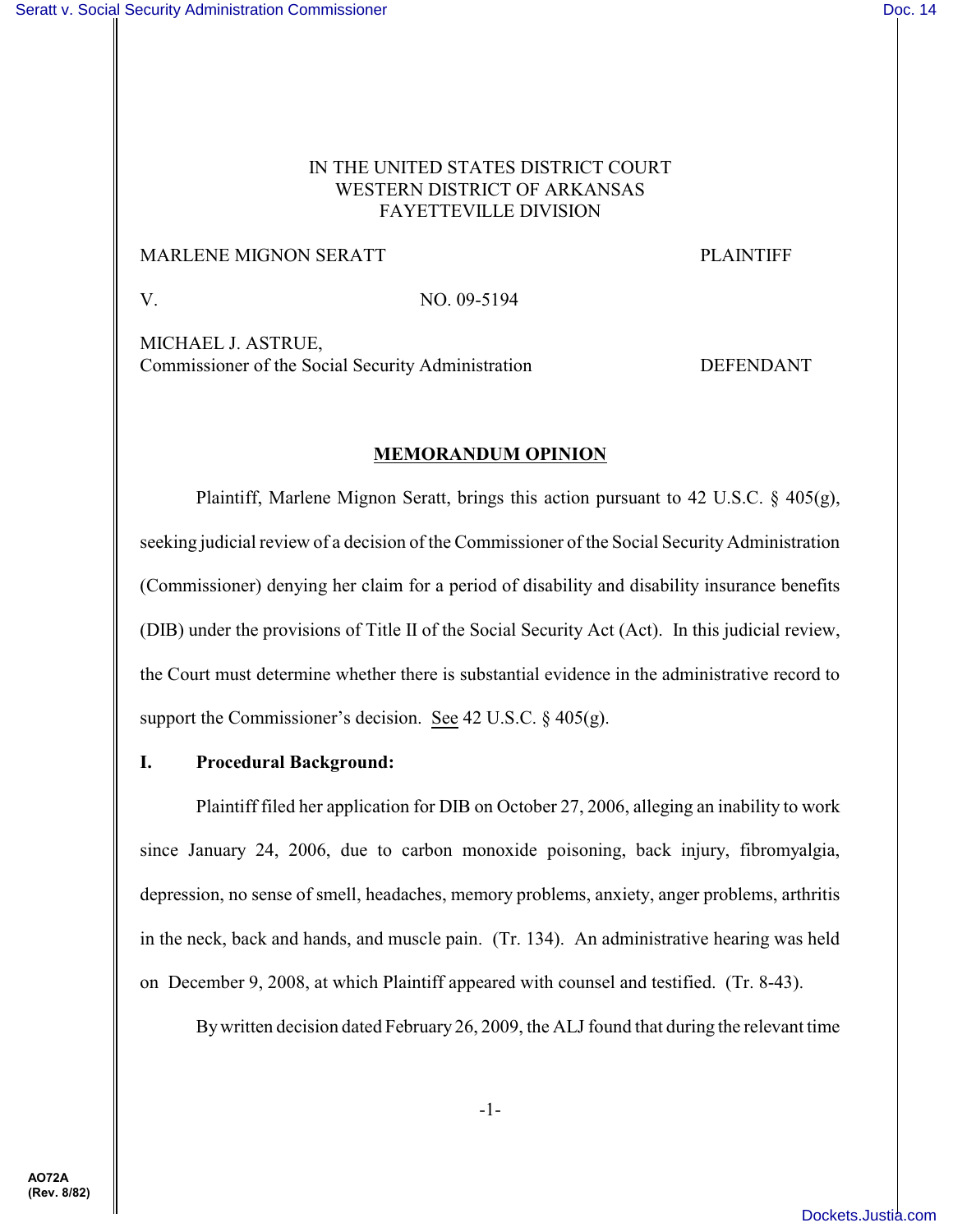period, Plaintiff had an impairment or combination of impairments that were severe fibromyalgia, allergies, carbon monoxide exposure, thyroid disorder, osteoarthritis, and depression. (Tr. 72). However, after reviewing all of the evidence presented, she determined that Plaintiff's impairments did not meet or equal the level of severity of any impairment listed in the Listing of Impairments found in Appendix 1, Subpart P, Regulation No. 4. (Tr. 73). The ALJ found Plaintiff retained the residual functional capacity (RFC) to:

perform light work except that she cannot engage in sustained driving as part of her work secondary to fatigue; the claimant cannot climb scaffolds, ladders, and ropes; the claimant can only occasionally climb ramps and stairs, stoop, bend, crouch, crawl, kneel and balance secondary to pain and fatigue; the claimant cannot work near unprotected heights and dangerous equipment and machinery; the claimant can only work in routine and repetitive jobs that have non-complex, simple instructions, have few variables, require little judgment, and can be learned by rote; the claimant must have concrete, direct, and specific supervision; and the claimant can only have superficial contact incidental to work with the public and coworkers.

(Tr. 74). With the help of a vocational expert, the ALJ determined Plaintiff could perform other work as a bench assembler and housekeeping cleaner. (Tr. 79).

Plaintiff then requested a review of the hearing decision by the Appeals Council, which

denied that request on July 7, 2009. (Tr. 1-3). Subsequently, Plaintiff filed this action. (Doc.

1). This case is before the undersigned pursuant to the consent of the parties. (Doc. 6). Both

parties have filed appeal briefs, and the case is now ready for decision.<sup>1</sup> (Docs. 9, 10).

# **II. Applicable Law:**

This Court's role is to determine whether the Commissioner's findings are supported by substantial evidence on the record as a whole. Ramirez v. Barnhart, 292 F. 3d 576, 583 ( $8<sup>th</sup>$  Cir.

 $1$ On October 18, 2010, the Court administratively terminated this case pending submission by the Commissioner of a certified copy of a missing exhibit. (Doc. 11). After the Defendant filed a reply to the Court order on November 8, 2010 (Doc. 12), the Court re-opened the case on November 10, 2010. (Doc. 13). The Court gave the parties an opportunity to file supplemental briefs, but no such briefs were filed.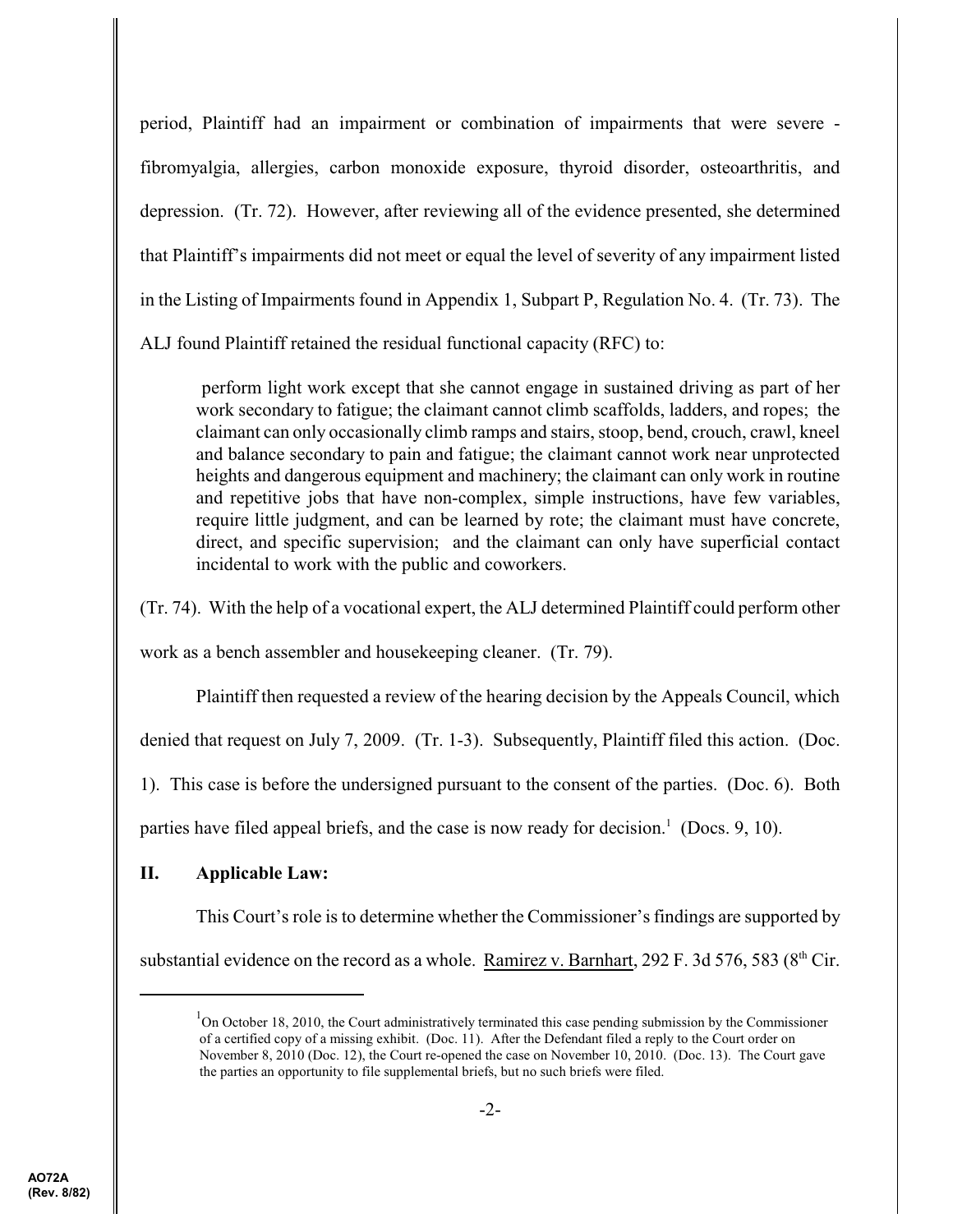2002). Substantial evidence is less than a preponderance but it is enough that a reasonable mind would find it adequate to support the Commissioner's decision. The ALJ's decision must be affirmed if the record contains substantial evidence to support it. Edwards v. Barnhart, 314 F. 3d 964, 966 ( $8<sup>th</sup>$  Cir. 2003). As long as there is substantial evidence in the record that supports the Commissioner's decision, the Court may not reverse it simply because substantial evidence exists in the record that would have supported a contrary outcome, or because the Court would have decided the case differently. Haley v. Massanari, 258 F.3d 742, 747 (8<sup>th</sup> Cir. 2001). In other words, if after reviewing the record, it is possible to draw two inconsistent positions from the evidence and one of those positions represents the findings of the ALJ, the decision of the ALJ must be affirmed. Young v. Apfel, 221 F. 3d 1065, 1068 ( $8<sup>th</sup>$  Cir. 2000).

It is well established that a claimant for Social Security disability benefits has the burden of proving her disability by establishing a physical or mental disability that has lasted at least one year and that prevents her from engaging in any substantial gainful activity. Pearsall v. Massanari, 274 F. 3d 1211, 1217 (8<sup>th</sup> Cir. 2001); <u>see also</u> 42 U.S.C. §§423(d)(1)(A), 1382c(a)(3)(A). The Act defines "physical or mental impairment" as "an impairment that results from anatomical, physiological, or psychological abnormalities which are demonstrable by medically acceptable clinical and laboratory diagnostic techniques." 42 U.S.C. §§423(d)(3), 1382(3)(D). A Plaintiff must show that her disability, not simply her impairment, has lasted for at least twelve consecutive months.

The Commissioner's regulations require him to apply a five-step sequential evaluation process to each claim for disability benefits: (1) whether the claimant had engaged in substantial gainful activity since filing her claim; (2) whether the claimant had a severe physical and/or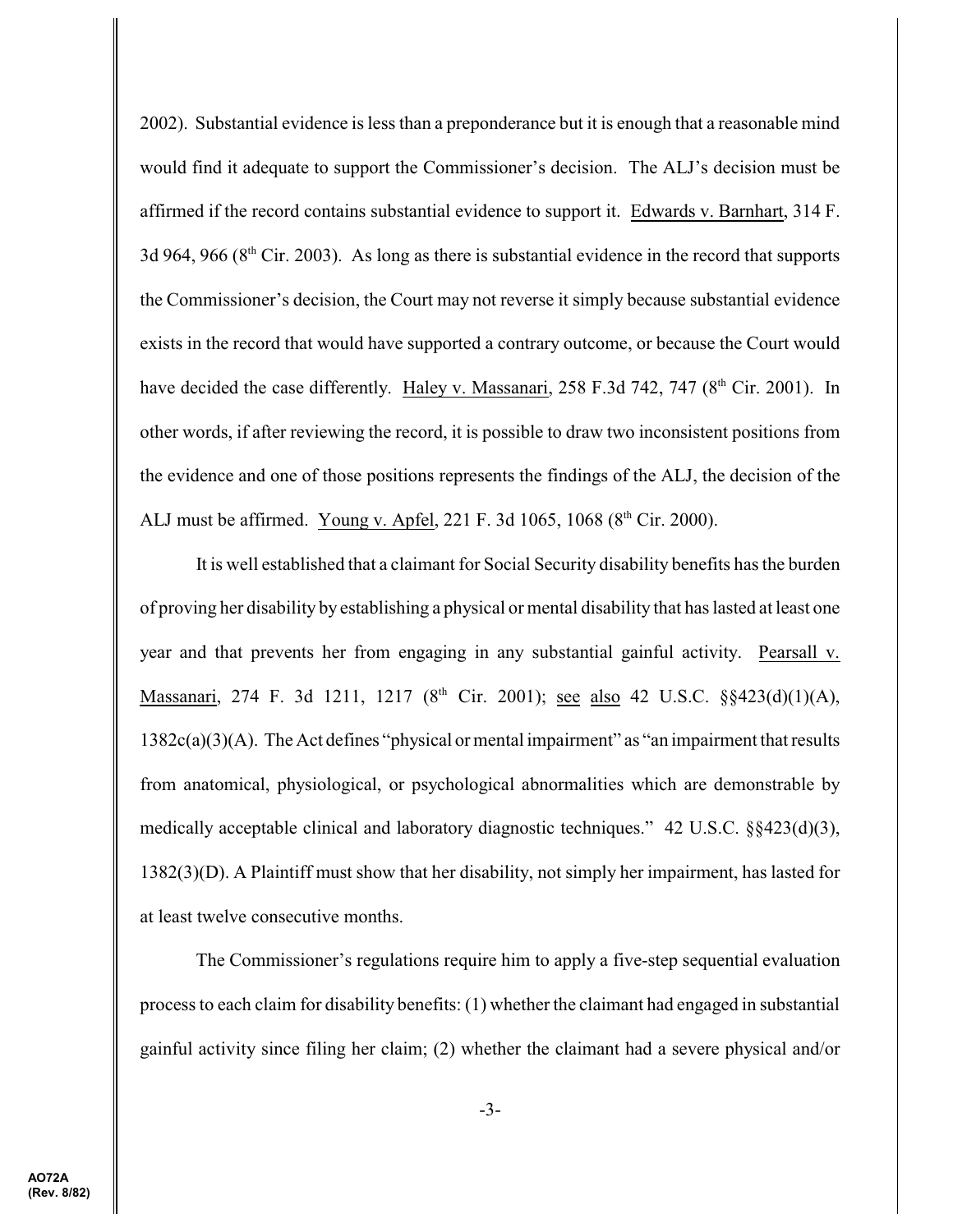mental impairment or combination of impairments;  $(3)$  whether the impairment(s) met or equaled an impairment in the listings; (4) whether the impairment(s) prevented the claimant from doing past relevant work; and (5) whether the claimant was able to perform other work in the national economy given her age, education, and experience. See 20 C.F.R. §416.920. Only if the final stage is reached does the fact finder consider the Plaintiff's age, education, and work experience in light of her residual functional capacity (RFC). See McCoy v. Schweiker, 683 F.2d 1138, 1141-42 ( $8<sup>th</sup>$  Cir. 1982); 20 C.F.R. §416.920.

#### **III. Discussion:**

Of particular concern to the undersigned is the ALJ's RFC determination. RFC is the most a person can do despite that person's limitations. 20 C.F.R. §404.1545(a)(1). It is assessed using all relevant evidence in the record. Id. This includes medical records, observations of treating physicians and others, and the claimant's own description of her limitations. Guilliams v. Barnhart, 393 F.3d 798, 801 (8th Cir. 2005); Eichelberger v. Barnhart, 390 F.3d 584, 591 (8th Cir. 2004). Limitations resulting from symptoms such as pain are also factored into the assessment. 20 C.F.R. § 404.1545(a)(3). The Eighth Circuit has held that a "claimant's residual functional capacity is a medical question." Lauer v. Apfel, 245 F.3d 700, 704 (8th Cir. 2001). Therefore, an ALJ's determination concerning a claimant's RFC must be supported by medical evidence that addresses the claimant's ability to function in the workplace." Lewis v. Barnhart, 353 F.3d 642, 646 (8th Cir. 2003). "The ALJ is [also] required to set forth specifically a claimant's limitations and to determine how those limitations affect his RFC." Id.

In the present case, the ALJ determined that Plaintiff could perform light work with certain limitations. "Light work" is defined as follows: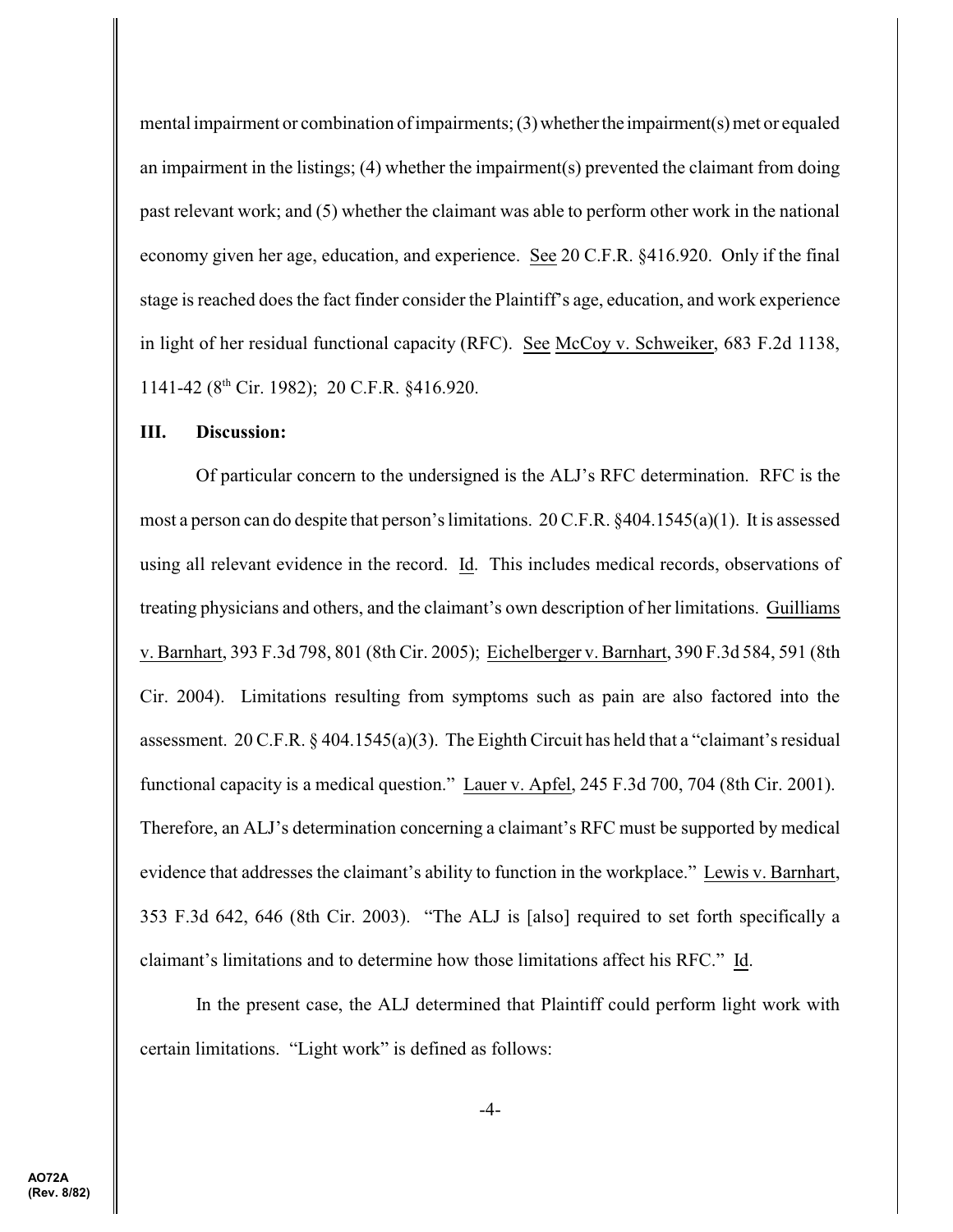Light work involves lifting no more than 20 pounds at a time with frequent lifting or carrying of objects weighing up to 10 pounds. Even though the weight lifted may be very little, a job is in this category when it requires a good deal of walking or standing, or when it involves sitting most of the time with some pushing and pulling of arm or leg controls. To be considered capable of performing a full or wide range of light work, you must have the ability to do substantially all of these activities.

20 C.F.R. § 404.1567(b).

A review of the record reveals that as early as January of 2005, Plaintiff continued to complain to her treating physician, Dr. Corwin Petty, of right and left knee pain and right hip pain, and reported that the pain was worse when she bent down with her knees, and her right hip pain flared from time to time and was unpredictable. (Tr. 287).

On January 26, 2005, Dr. Robert J. Tomlinson, Jr., of the Orthopedic Institute, wrote Dr.

Petty, stating that Plaintiff had recently been diagnosed "by Dr. Dykman with fibromyalgia" and

that the medication change by Dr. Petty significantly improved her condition. (Tr. 217). Dr.

Tomlinson noted that Plaintiff had a Trendelenburg gait and bilateral antalgic gait.<sup>2</sup> (Tr.218).

He further found as follows:

She is tender along the medial peripatellar retinaculum bilaterally. She has neutral patellar tilt. She has 1+ positive patellofemoral crepitus and grind bilaterally. She has no laxity to either knee. She has some mild medial joint line tenderness. Evaluation of the hips shows tenderness over the left and right PSIS. At 90 degree flexion, she has 20 degrees internal, 70 degrees external rotation. She is tender over the anterior talofibular ligament of the left ankle. She has mild effusion.

(Tr. 218). Dr. Tomlinson recommended a reconditioning program, and his impression was:

- 1. Deconditioning
- 2. Patello femoral pin syndrome
- 3. Hip flexor strain

<sup>&</sup>lt;sup>2</sup>Trendelenburg gait - The gait characteristic of paralysis of the gluteus medius muscle, marked by a listing of the trunk toward the affected side at each step. Dorland's Illustrated Medical Dictionary 764 (31<sup>st</sup> ed. 2007). Antalgic gait - A limp adopted so as to avoid pain on weight-bearing structures (as in hip injuries), characterized by a very short stance phase. Id.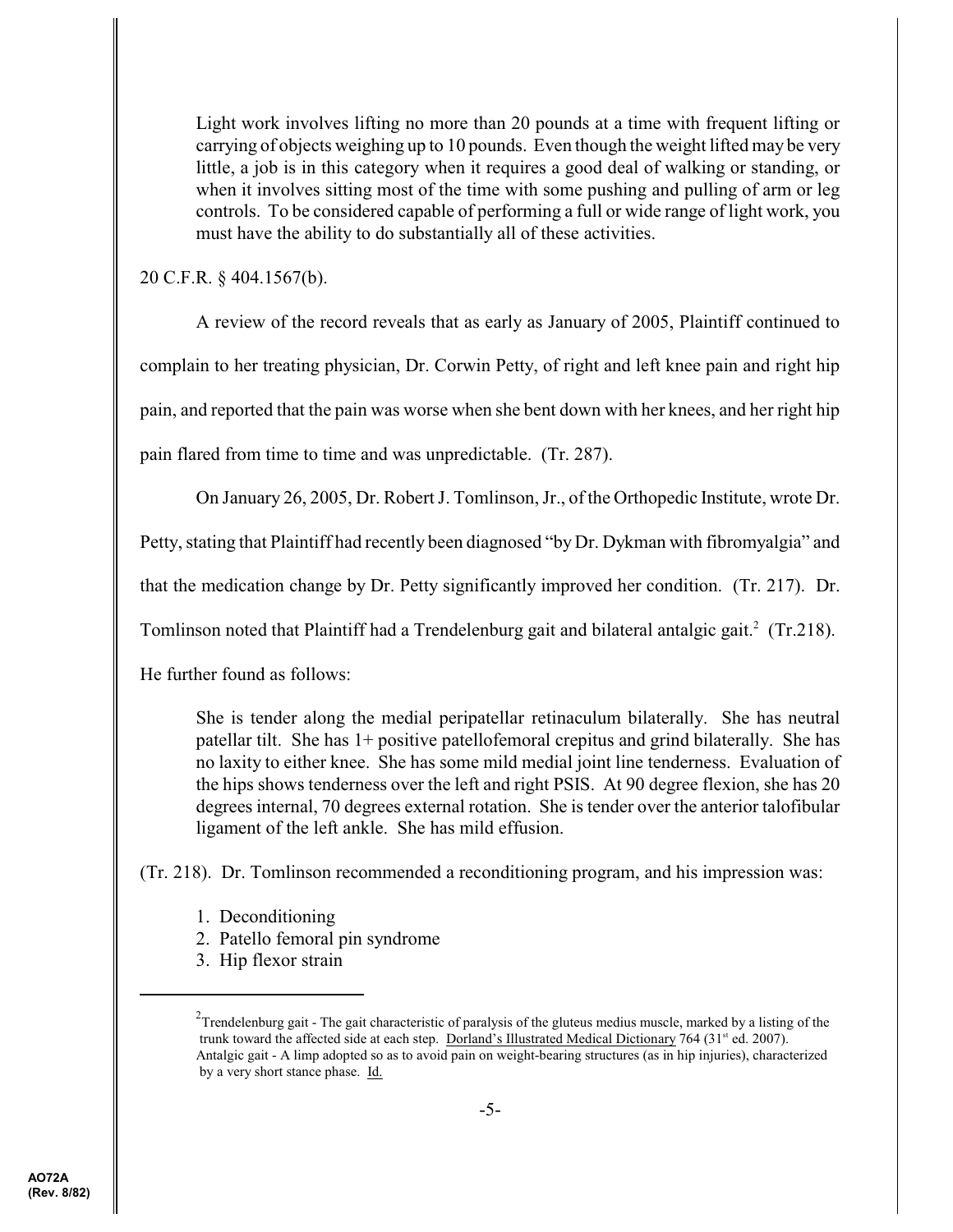4. Left ankle synovitis $3$ 

(Tr. 218).

On July 1, 2005, Dr. David L. Brown, of Neurological Associates, wrote a letter to Dr.

Petty, wherein he found that many of Plaintiff's symptoms predated her "acute intoxication of

carbon monoxide."  $4$  (Tr. 200). Dr. Brown's impression was:

Plaintiff has a large constitution of symptoms to include headache, photophobia, sore throat, weakness, muscle aches and pains. Many of these symptoms predate her acute intoxication of carbon monoxide. It is very obvious the patient is quite concerned about all of these symptoms and is fearful of long-term residual. If indeed the patient has had some type of chronic injury, I know of no anecdote for these problems. I did decide since it was so obvious this is going to be a long-term worker's comp issue to go ahead and do a MRI to see if there is any evidence of basal ganglia injury in that she does state she is incoordinated [sic] and always dropping things. I found no objective findings of basal ganglia abnormalities. ...

As far as I can tell, many of the symptoms would not be related to carbon monoxide poisoning, I am unaware of anykind of chronic symptoms of muscle aches and pains that would be related to carbon monoxide poisoning. She is very significantly angry and upset about the situation. Possibly part of this personality is related to her intoxication or possibly is her baseline personality with her chronic illness.

(Tr. 200).

An Initial Medical Report byEric W. Walker, of Millenium Chiropractic & Rehab, dated

August 10, 2005, indicated cervical radiographs were obtained, and revealed mild to moderate

degenerative disc disease at C5/C6 and C6/C7. (Tr. 223). He stated that she also had a moderate

reversal of her cervical lordotic curve. (Tr. 223).

On October 12, 2005, Dr. Petty noted that Plaintiff had noticed increased problems in her

 $3$ Synovitis - Inflammation of a synovium; it is usually painful, particularly on motion, and is characterized by a fluctuating swelling due to effusion within a synovial sac. Some types are named for accompanying tissue changes, such as *fibrinous, hyperplastic, or lipomatous synovitis;* others are named for accompanying disease provesses or complications, such as *gonorrheal, metritic, puerperal, rheumatic, scarlatinal, syphilitic, or tuberculous synovitis.* Id. at 1879.

<sup>&</sup>lt;sup>4</sup>Plaintiff was exposed to a carbon monoxide leak at her employment, and Dr. Brown was evaluating Plaintiff to determine the effect such exposure might have had on Plaintiff.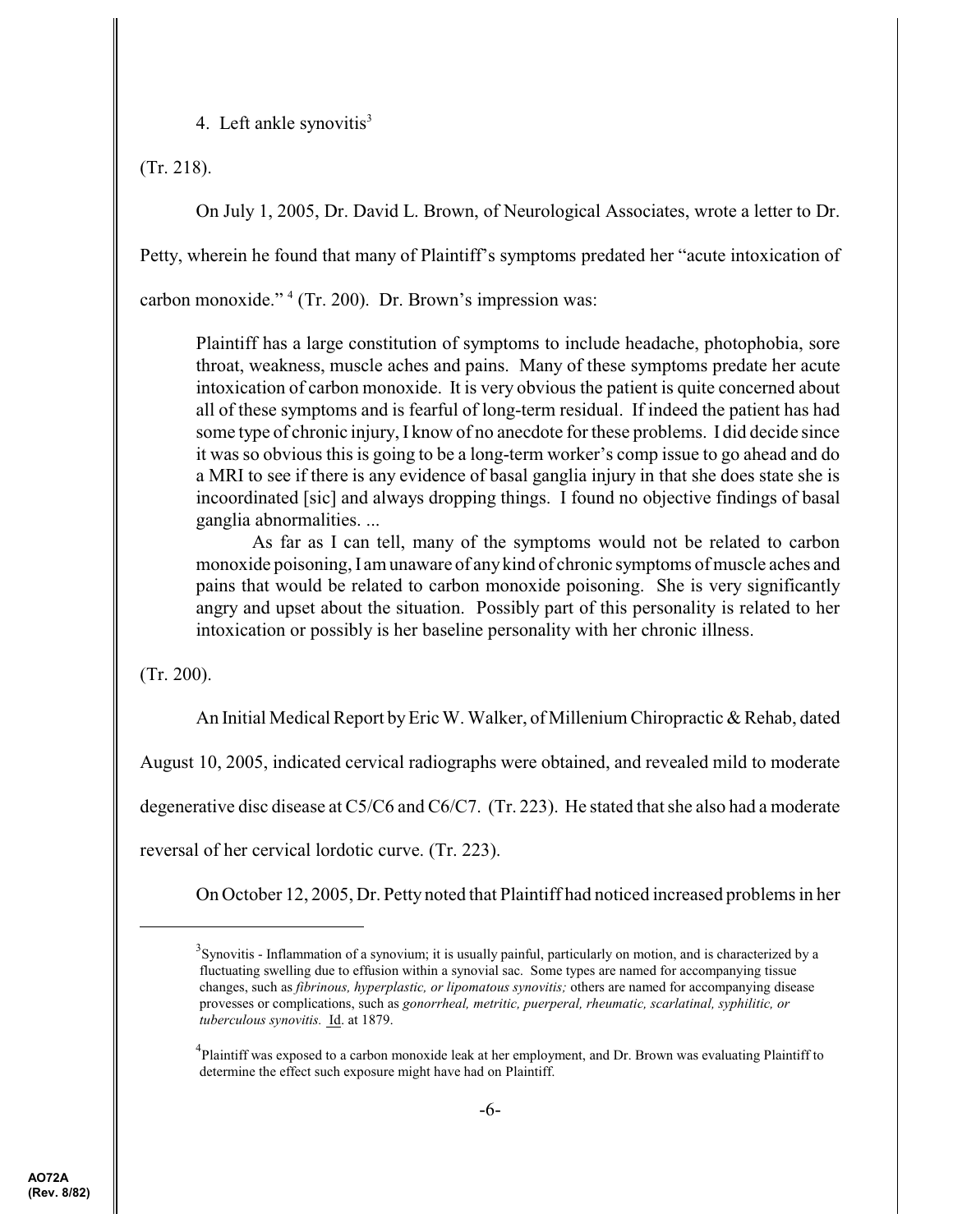legs that turned black and then white. He assessed her with myalgias; seborrheic keratosis<sup>5</sup> bilateral eyes; verucca bilateral legs; and anxiety syndrome. (Tr. 269). On October 24, 2005, Plaintiff reported to Dr. Petty that she was taking Neurontin for pain, but felt like it was not helping as much. (Tr. 267). Dr. Petty noted that he and Plaintiff discussed her being on multiple pain medications, and she did not feel that this was her problem, and that she needed them in order to function. (Tr. 267). On November 30, 2005, Plaintiff reported to Dr. Petty that her chiropractor made her back feel better. (Tr. 262). On January 18, 2006, Dr. Petty indicated Plaintiff could return to work on January 23, 2006. (Tr. 300).

In a May 23-24, 2007 Pain and Other Symptoms Report, Plaintiff reported that her pain interfered with her life and was "all over in my muscles, my head and joints all over my body.' (Tr. 156). She reported that she sometimes needed help putting on her shirts and taking them off, that it was painful to raise her arms, and that she could not lift heavy pots as her wrists would "give out on me." (Tr. 158). At that time, she was taking Orphenadrine, Hydrocodone, Estratest, Levothyroxine, Sulindac, and Clonazapm. (Tr. 164). In an undated Disability Report - Appeal, Plaintiff reported that the pain in her elbows, shoulders, knees, and feet was worse. (Tr. 147).

At the 2008 hearing, Plaintiff testified that the pain in her body slowed her down when she was doing pharmacy tech work in 2006, and that she dropped things all the time. (Tr. 26). She reported that she had pain shooting down in her hands, her elbows, and that every joint hurt. (Tr. 26). She reported that she had not been able to continue to see a rheumatologist, who diagnosed her with fibromyalgia, and that she was taking pills to treat it. (Tr. 28). She further

Seborrheic keratosis - A common, usually benign type of skin lesion composed of basaloid cells; it usually first appears after age 30 and presents as a soft, friable plaque with variable pigmentation. The most common sites are the face, trunk , and limbs. Sudden appearance and rapid growth of the lesions is called the *Leser-trelat sign* and may indicate internal malignancy. Called also *seborrheic wart* and *verruca seborrheica.* Id. at 996.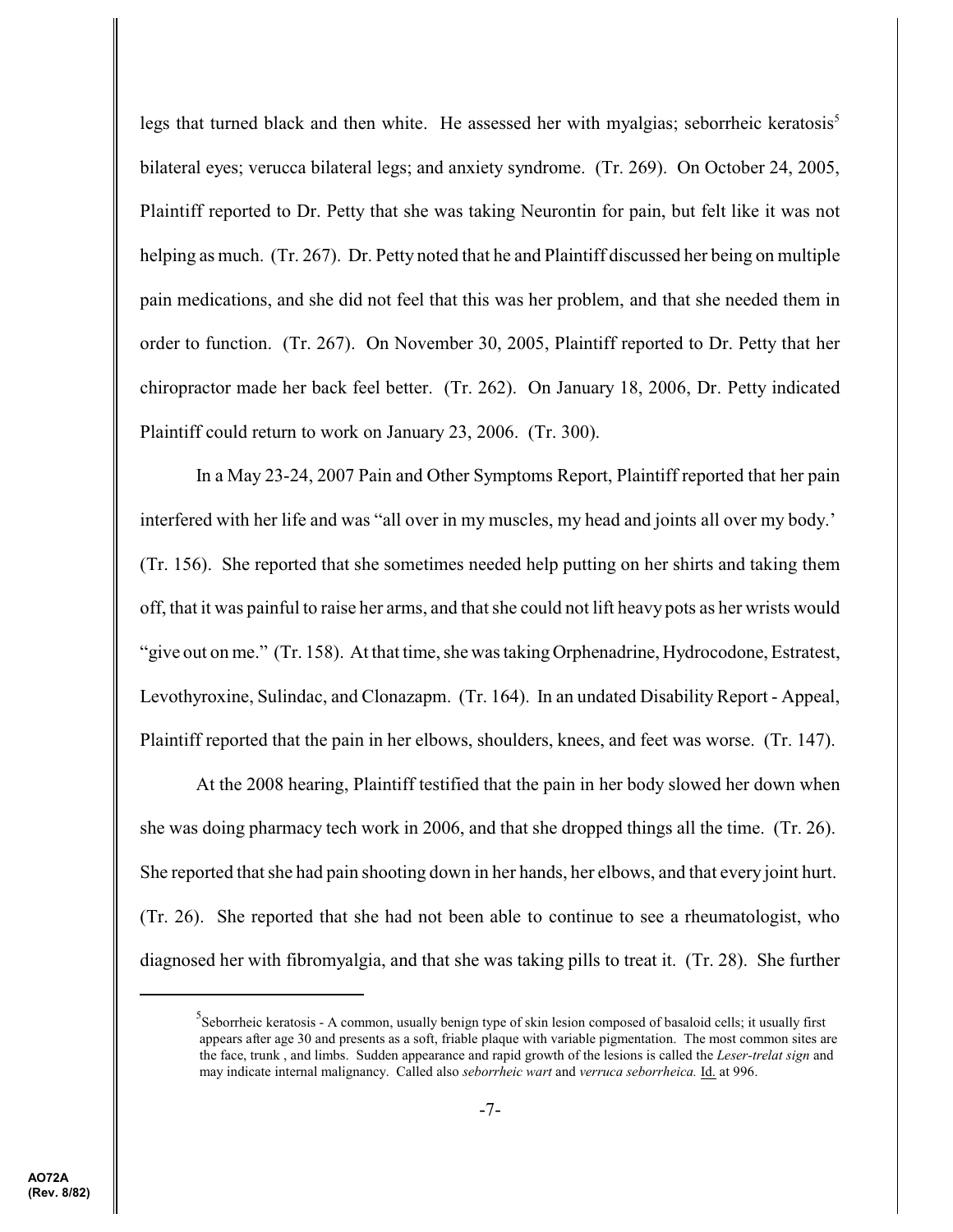testified that she could not bend over to clean the bathtub, that pushing the accelerator in the car was painful, and that sitting in a chair was uncomfortable. (Tr. 30). She testified that her hands had gotten worse, and that sometimes if she tried to write, she would get stabbing pains in them. (Tr. 35). She said that the pain was worse in her right hand. (Tr. 35-36).

There is no Physical RFC Assessment in the record, and the Court fails to understand how the ALJ could determine that Plaintiff would have the ability to do light work. Furthermore, the bench assembler position requires frequent reaching, handling and fingering, and the housekeeping cleaner requires frequent reaching and handling and occasional fingering. As stated earlier, residual functional capacity is a medical question, and the ALJ's determination concerning a claimant's RFC must be supported by medical evidence that "addresses the claimant's ability to function in the workplace." Lewis, 353 F.3d at 646. Without medical evidence indicating how much Plaintiff would be able to lift and carry, or how often Plaintiff could handle, finger, and reach, particularly in light of her diagnosed fibromyalgia, the Court can not say that there is substantial evidence to support the ALJ's RFC finding. Accordingly, the Court finds remand necessary so that the ALJ can more fully and fairly develop the record regarding Plaintiff's physical RFC.

On remand, the ALJ is directed to obtain a Physical RFC Assessment from either Plaintiff's treating physician or an examining physician, so that an informed decision can be made regarding Plaintiff's ability to perform basic work activities on a sustained basis. With this evidence, the ALJ should then re-evaluate Plaintiff's RFC, and specifically list in a hypothetical to a VE any limitations that are indicated in the RFC assessment and supported by the evidence.